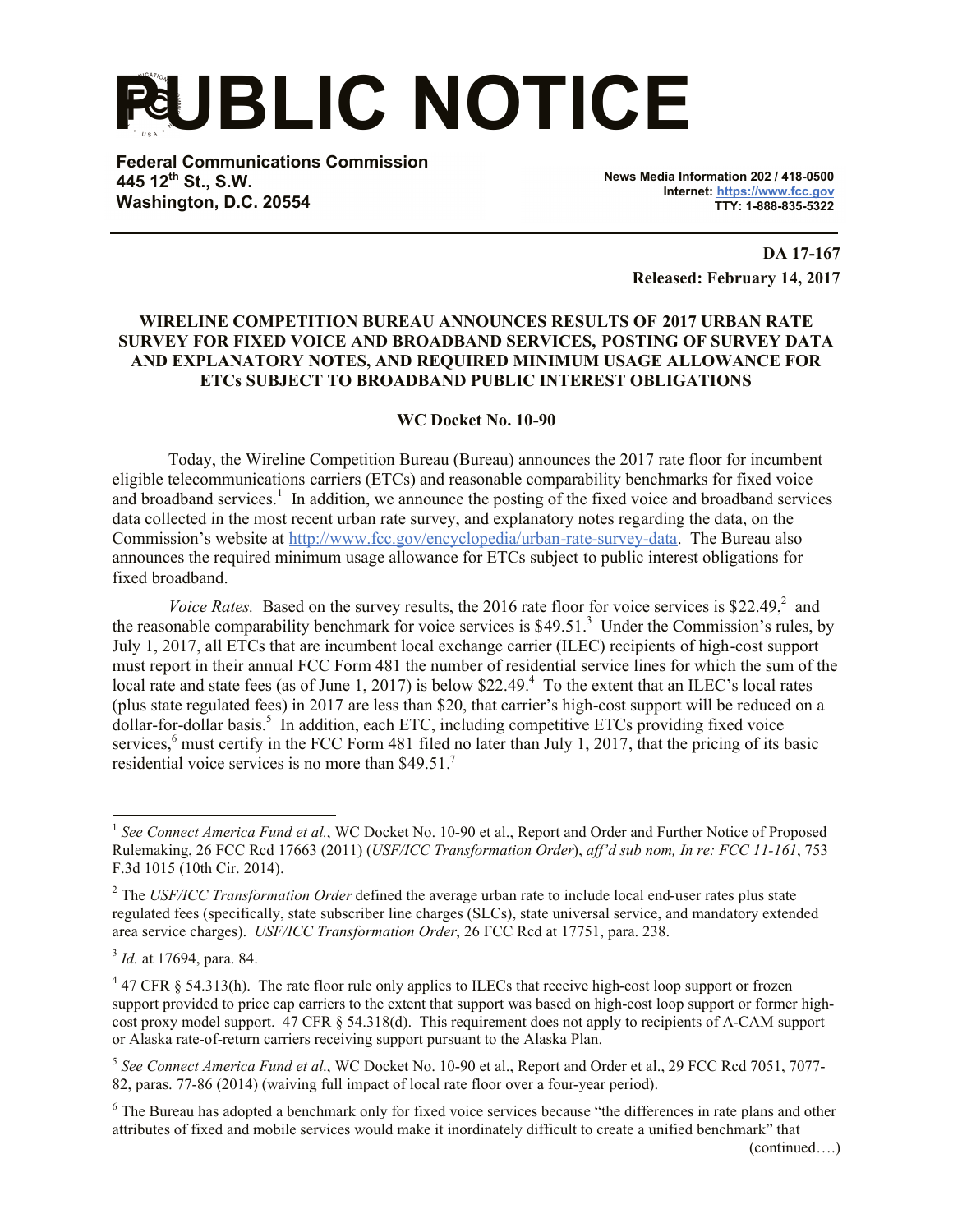*Broadband Rates*. Recipients of high-cost and/or Connect America Fund support that are subject to broadband performance obligations are required to offer broadband service at rates that are at or below the relevant reasonable comparability benchmark.<sup>8</sup> They are required to certify that they are meeting the relevant reasonable comparability benchmark for their broadband service offering in the FCC Form 481 filed no later than July 1,  $2017$ .<sup>9</sup>

Under the approach adopted by the Bureau in 2014, the reasonable comparability broadband benchmark varies, depending upon the supported service's download and upload bandwidths and usage allowance.<sup>10</sup> The following table provides the 2017 benchmark for a number of different broadband service offerings:<sup>11</sup>

| <b>Download</b><br><b>Speed (Mbps)</b> | <b>Upload Speed</b><br>(Mbps) | <b>Usage Allowance</b><br>(GB) | <b>Benchmark</b> |
|----------------------------------------|-------------------------------|--------------------------------|------------------|
| 10                                     |                               | 100                            | \$76.47          |
| 10                                     |                               | 150                            | \$76.97          |
| 10                                     |                               | 250                            | \$77.37          |
| 10                                     |                               | Unlimited                      | \$77.98          |
| 25                                     | 3                             | 250                            | \$89.92          |
| 25                                     | 3                             | Unlimited                      | \$90.53          |
| 25                                     | 5                             | 250                            | \$90.16          |
| 25                                     |                               | Unlimited                      | \$90.76          |

To facilitate benchmark calculations, the Bureau will post an Excel file and online tool in which providers can plug the relevant variables to determine the benchmark for specific service characteristics at http://www.fcc.gov/encyclopedia/urban-rate-survey-data.

*Minimum Usage Allowance*. Under the *USF/ICC Transformation Order* and subsequent orders, ETCs subject to broadband public interest obligations must provide broadband with usage allowances

(Continued from previous page)

applied to both fixed and mobile services. *See Connect America Fund*, WC Docket No. 10-90, Order, 28 FCC Rcd 4242, para. 6 (WCB 2014).

7 47 CFR § 54.313(a)(10); *see also USF/ICC Transformation Order*, 26 FCC Rcd at 18046-47*,* para. 1026. In the *USF/ICC Transformation Order*, the Commission required that as a condition of receiving high-cost support, ETCs must offer voice service in supported areas at rates that are reasonably comparable to rates for similar services in urban areas. *USF/Transformation Order*, 26 FCC at 17693, para. 81.

8 *Id*. at 17695, para. 86.

 $9$  47 CFR § 54.313(a)(12). The Commission has directed the Bureau to develop an Alaska-specific reasonable comparability benchmark. *See Connect America Fund; Universal Service Reform–Mobility Fund; Connect America Fund–Alaska Plan*, WC Docket Nos. 10-90, 16-271, WT Docket No. 10-208, Report and Order and Further Notice of Proposed Rulemaking, 31 FCC Rcd 10139, 10149, para. 28 (2016); *Connect America Fund*, WC Docket No.10- 90, Order, 31 FCC Rcd 1208612092, para. 21 (2016).

<sup>10</sup> Connect America Fund, WC Docket No. 10-90, Report and Order, 29 FCC Rcd 13485 (WCB 2014).

 $11$  We emphasize that carriers subject to broadband public interest obligations may offer their customers services other than those meeting the defined benchmark and minimum usage allowance. As long as the carrier offers at least one broadband service plan that meets the relevant metrics, it is free to offer other plans and packages to meet the varying needs of consumers. We note that usage allowance requirements do not apply to those areas that rely exclusively on satellite backhaul. *See USF/ICC Transformation Order*, 26 FCC Rcd at 17699-700, para. 101; *see also* 47 CFR § 54.313(g).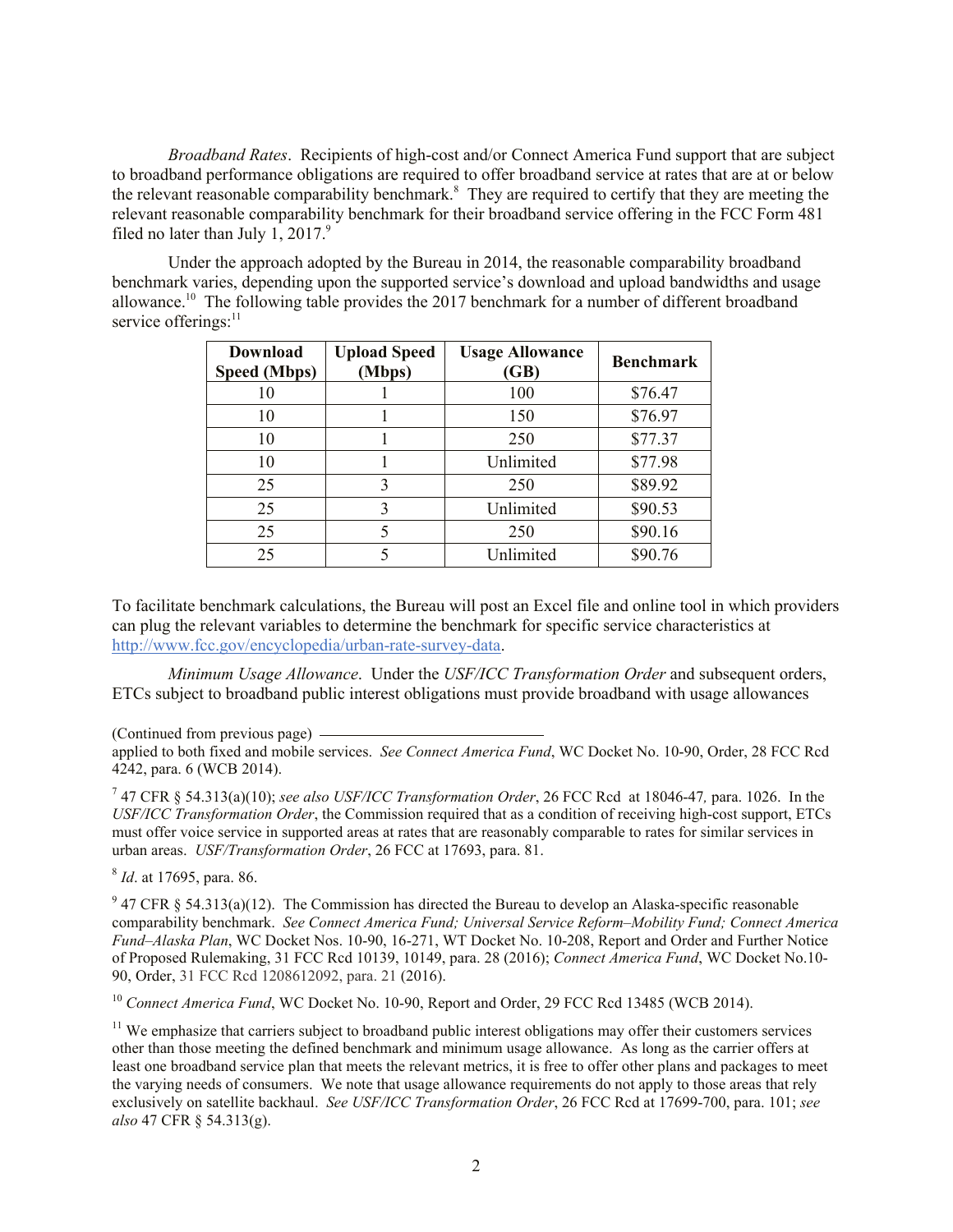reasonably comparable to those available through comparable offerings in urban areas.<sup>12</sup> The Commission delegated to the Bureau the task of setting a specific minimum usage allowance and specified that minimum should be adjusted over time.<sup>13</sup>

In the 2016 *Rate-of-Return Reform Order*, the Commission specified that the required minimum usage allowance for rate-of-return carriers receiving A-CAM support would be 150 GB per month, or a usage allowance reflecting the average usage of a majority of fixed broadband customers, using Measuring Broadband America data or a similar data source, whichever is higher.<sup>14</sup>

In the 2016 *Phase II Auction Order*, the Commission concluded that price cap carriers could meet the baseline performance data usage allowance established for the Phase II auction support in lieu of meeting the standard previously adopted by the Bureau's *Phase II Service Obligations Order*.<sup>15</sup> The usage allowance adopted by the Commission for the baseline performance tier is the same as that specified for recipients of A-CAM support: 150 GB per month, or a usage allowance that reflects the average usage of a majority of fixed broadband customers, using Measuring Broadband America data or a similar data source, whichever is higher. $16$ 

According to the Commission's 2016 Measuring Broadband America data, the average usage (mean) for fixed broadband subscribers is  $164 \text{ GB}$ ,<sup>17</sup> which is higher than 150 GB. For administrative simplicity, for 2017, we specify a minimum monthly usage allowance of 160 GBs for both price cap carriers receiving Phase II model-based support and rate-of-return carriers.<sup>18</sup>

<sup>14</sup> Connect America Fund et al., Report and Order, Order and Order on Reconsideration, and Further Notice of Proposed Rulemaking, 31 FCC Rcd 3087, 3099, para. 27 (2016). *See* 47 CFR § 54.308(a)(1).

 $\overline{a}$ 

<sup>12</sup> *See USF/ICC Transformation Order*, 26 FCC Rcd at 17699, para. 99. *See* 47 CFR §§ 54.308(a), 54.309(a).

<sup>&</sup>lt;sup>13</sup> *USF/ICC Transformation Order*, 26 FCC Rcd at 17699, para. 99. In 2013, the Bureau concluded that price cap carriers accepting model-based support would be required to offer a minimum usage allowance over the course of Phase II's term that (1) remains consistent with trends in usage for 80 percent of consumers using cable or fiberbased fixed broadband services, or alternatively, (2) is at least 100 GB and at or above the usage level for 80 percent of all of that carrier's broadband subscribers, including those subscribers that live outside of Phase II-funded areas. *See Connect America Fund*, WC Docket No. 10-90, Report and Order, 28 FCC Rcd 15060, 15068, paras. 18 (WCB 2013) (*Phase II Service Obligations Order*). Last year, the Bureau adopted the same approach for determining usage allowances for rate-of-return carriers as the Bureau had previously adopted for Phase II model-based support recipients. *Wireline Competition Bureau Announces Results of 2016 Urban Rate Survey for Fixed Voice and Broadband Services, et al.*, Public Notice, 31 FCC Rcd 3393 (WCB 2016). For 2016, the Bureau specified a 150 GB minimum usage allowance for both recipients of Phase II model-based support and rate-of-return carriers.

<sup>&</sup>lt;sup>15</sup> Connect America et al., Report and Order and Further Notice of Proposed Rulemaking, 31 FCC Rcd 5949, 5959, para. 25 n.52 (2016)*.*

<sup>16</sup> *Id*. at 5959-60, para. 25. *See* 47 CFR § 54.309(a)(2)(ii).

<sup>&</sup>lt;sup>17</sup> See FCC's Office of Engineering and Technology and Consumer and Governmental Affairs Bureau, Measuring Broadband America, Measuring Fixed Broadband Report -- 2016, https://www.fcc.gov/general/measuringbroadband-america-measuring-fixed-broadband#block-menu-block-4. Records for cable, DSL, and Fiber usage were included in the observation, with certain records excluded. *See* Fixed Broadband Monthly Data Usage Estimation Methodology for 2017 Usage Allowance, https://www.fcc.gov/general/urban-rate-survey-data-resources.

 $<sup>18</sup>$  In lieu of this national figure, price cap carriers receiving Phase II support are free to utilize the alternative</sup> measure adopted by the Bureau in 2013 if that is lower: a usage allowance that is at or above the usage level for 80 percent of all of that carrier's broadband subscribers, including those subscribers that live outside of Phase II-funded areas. *See Phase II Service Obligations Order,* 28 FCC Rcd at 15068, para. 18.